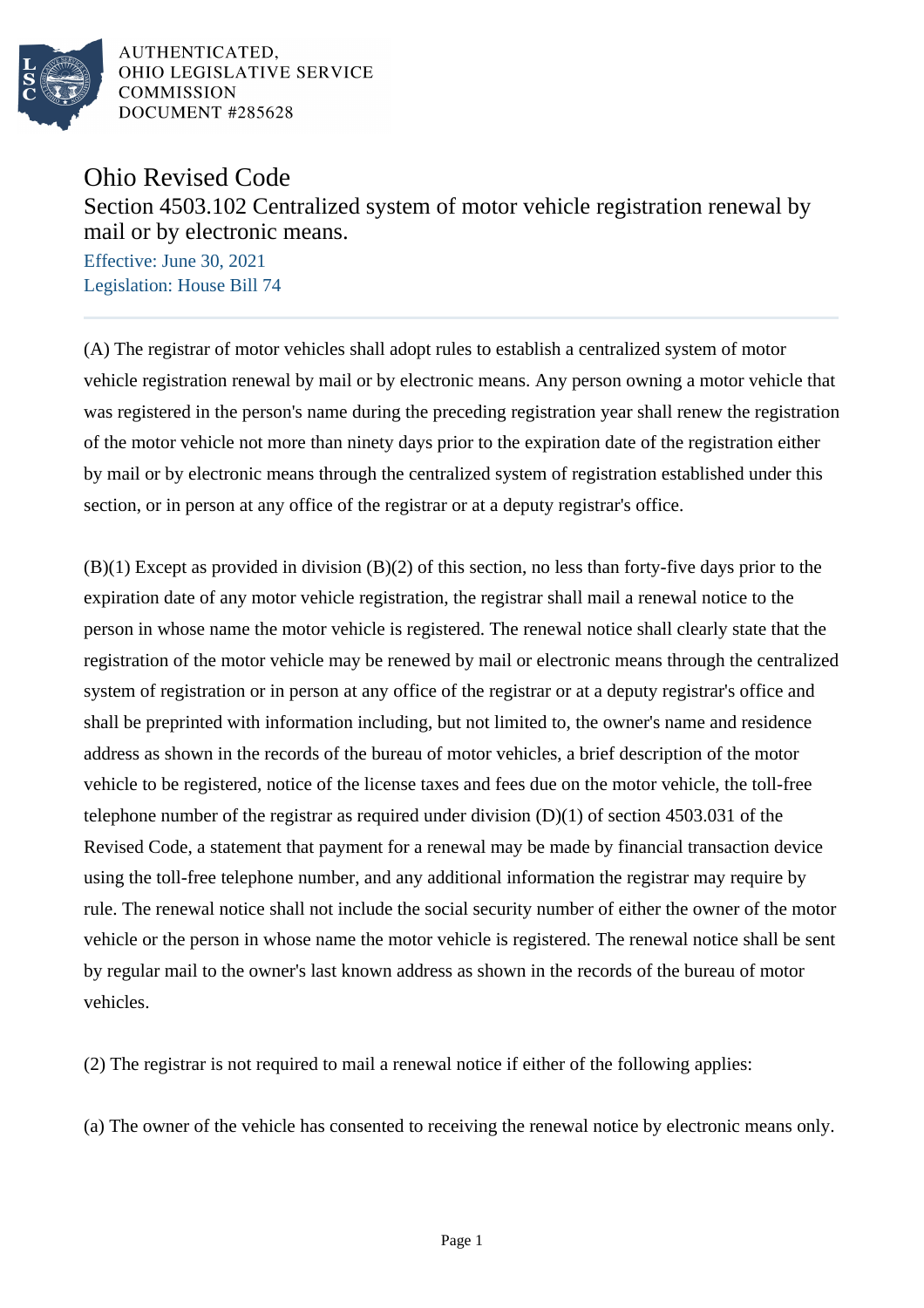

## AUTHENTICATED. OHIO LEGISLATIVE SERVICE **COMMISSION** DOCUMENT #285628

(b) The application for renewal of the registration of a motor vehicle is prohibited from being accepted by the registrar or a deputy registrar by division (D) of section 2935.27, division (A) of section 2937.221, division (A) of section 4503.13, division (B) of section 4510.22, or division (B)(1) of section 4521.10 of the Revised Code.

(3) If the owner of a motor vehicle has consented to receiving a renewal notice by electronic means only, the registrar shall send an electronic renewal notice to the owner that contains the information specified in division (B)(1) of this section at the time specified under that division.

(C) The owner of the motor vehicle shall verify the information contained in the notice, sign it either manually or by electronic means, and return it, either by mail or electronic means, or the owner may take it in person to any office of the registrar or of a deputy registrar. The owner shall include with the notice a financial transaction device number when renewing in person or by electronic means but not by mail, check, or money order in the amount of the registration taxes and fees payable on the motor vehicle and a service fee equal to the amount established under section 4503.038 of the Revised Code, plus postage as indicated on the notice if the registration is renewed or fulfilled by mail, and an inspection certificate for the motor vehicle as provided in section 3704.14 of the Revised Code. For purposes of the centralized system of motor vehicle registration, the registrar shall accept payments via the toll-free telephone number established under division (D)(1) of section 4503.031 of the Revised Code for renewals made by mail. If the motor vehicle owner chooses to renew the motor vehicle registration by electronic means, the owner shall proceed in accordance with the rules the registrar adopts.

(D) If all registration and transfer fees for the motor vehicle for the preceding year or the preceding period of the current registration year have not been paid, if division (D) of section 2935.27, division (A) of section 2937.221, division (A) of section 4503.13, division (B) of section 4510.22, or division (B)(1) of section 4521.10 of the Revised Code prohibits acceptance of the renewal notice, or if the owner or lessee does not have an inspection certificate for the motor vehicle as provided in section 3704.14 of the Revised Code, if that section is applicable, the license shall be refused, and the registrar or deputy registrar shall so notify the owner. This section does not require the payment of license or registration taxes on a motor vehicle for any preceding year, or for any preceding period of a year, if the motor vehicle was not taxable for that preceding year or period under section 4503.02, 4503.04, 4503.11, 4503.12, or 4503.16 or Chapter 4504. of the Revised Code.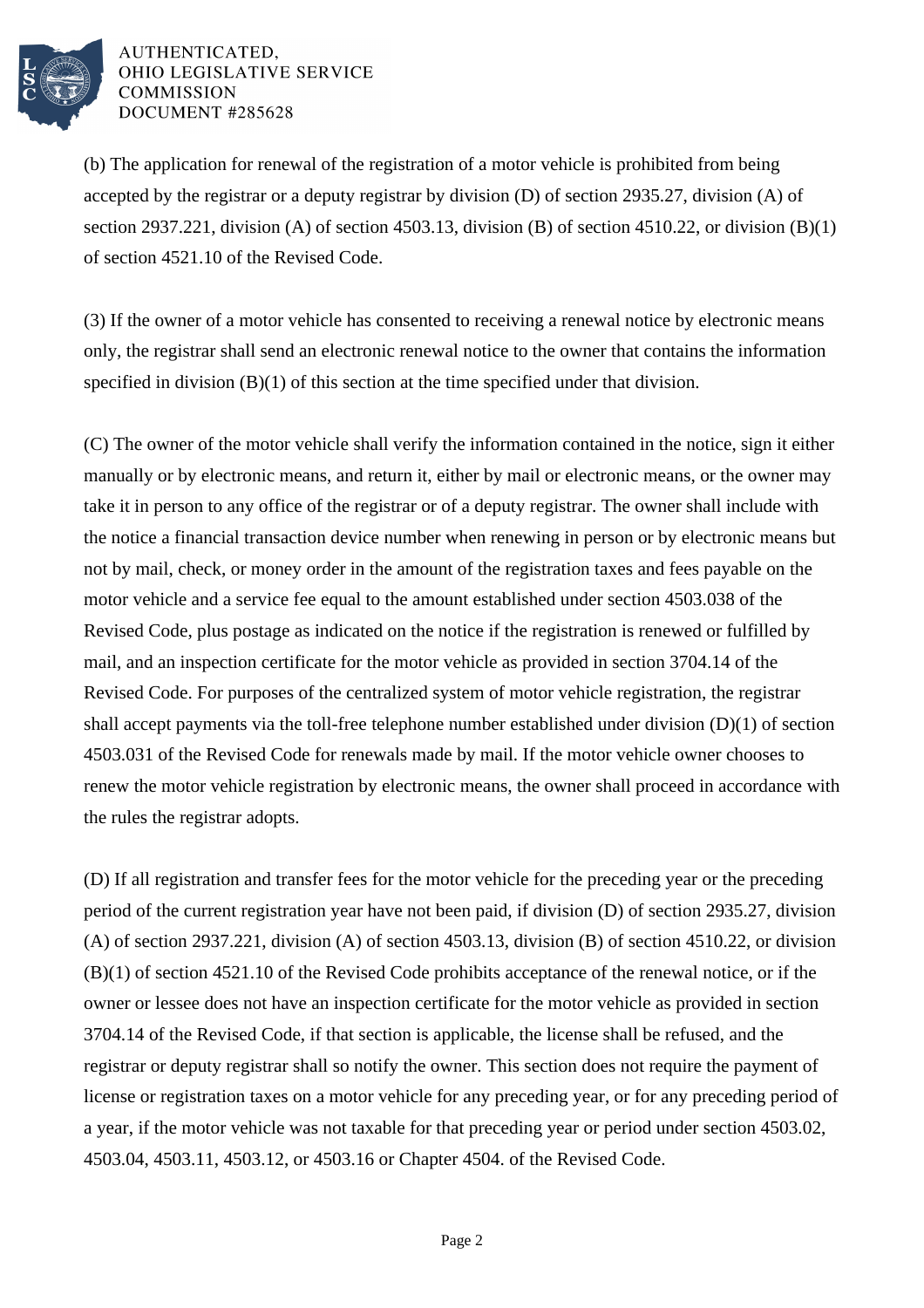

AUTHENTICATED. OHIO LEGISLATIVE SERVICE **COMMISSION** DOCUMENT #285628

(E)(1) Failure to receive a renewal notice does not relieve a motor vehicle owner from the responsibility to renew the registration for the motor vehicle. Any person who has a motor vehicle registered in this state and who does not receive a renewal notice as provided in division (B) of this section prior to the expiration date of the registration shall request an application for registration from the registrar or a deputy registrar and sign the application manually or by electronic means and submit the application and pay any applicable license taxes and fees to the registrar or deputy registrar.

(2) If the owner of a motor vehicle submits an application for registration and the registrar is prohibited by division (D) of section 2935.27, division (A) of section 2937.221, division (A) of section 4503.13, division (B) of section 4510.22, or division (B)(1) of section 4521.10 of the Revised Code from accepting the application, the registrar shall return the application and the payment to the owner. If the owner of a motor vehicle submits a registration renewal application to the registrar by electronic means and the registrar is prohibited from accepting the application as provided in this division, the registrar shall notify the owner of this fact and deny the application and return the payment or give a credit on the financial transaction device account of the owner in the manner the registrar prescribes by rule adopted pursuant to division (A) of this section.

(F) Every deputy registrar shall post in a prominent place at the deputy's office a notice informing the public of the mail registration system required by this section and also shall post a notice that every owner of a motor vehicle and every chauffeur holding a certificate of registration is required to notify the registrar in writing of any change of residence within ten days after the change occurs. The notice shall be in such form as the registrar prescribes by rule.

(G) The service fee equal to the amount established under section 4503.038 of the Revised Code that is collected from a person who renews a motor vehicle registration by electronic means or by mail, plus postage collected by the registrar and any financial transaction device surcharge collected by the registrar, shall be paid to the credit of the public safety - highway purposes fund established by section 4501.06 of the Revised Code.

(H)(1) Pursuant to section 113.40 of the Revised Code, the registrar shall implement a program permitting payment of motor vehicle registration taxes and fees, driver's license and commercial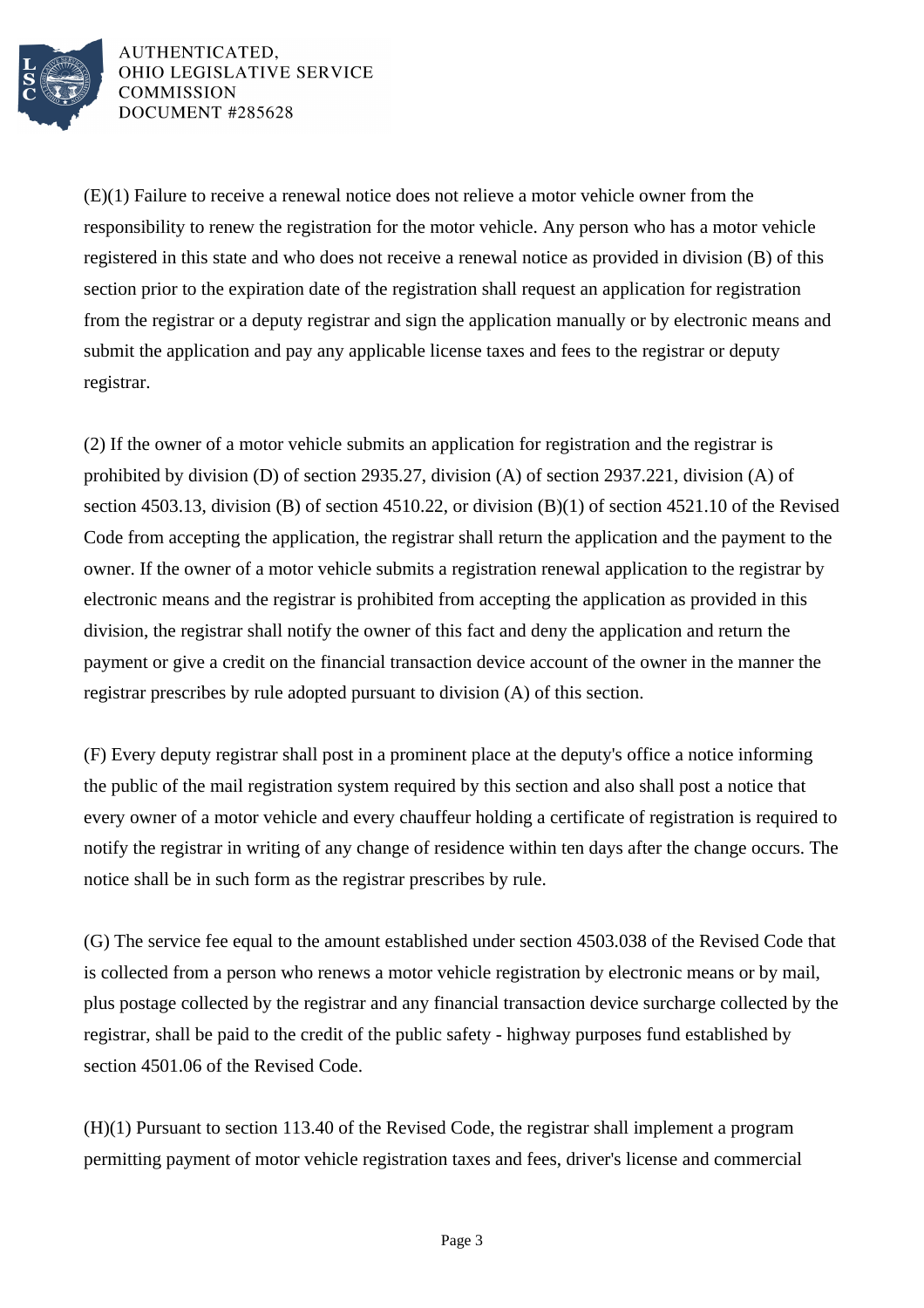

## AUTHENTICATED, OHIO LEGISLATIVE SERVICE **COMMISSION** DOCUMENT #285628

driver's license fees, and any other taxes, fees, penalties, or charges imposed or levied by the state by means of a financial transaction device for transactions occurring online, at any office of the registrar, and at all deputy registrar locations. The program shall take effect not later than July 1, 2016. The registrar shall adopt rules as necessary for this purpose, but all such rules are subject to any action, policy, or procedure of the board of deposit or treasurer of state taken or adopted under section 113.40 of the Revised Code.

(2) The rules adopted under division (H)(1) of this section shall require a deputy registrar to accept payments by means of a financial transaction device beginning on the effective date of the rules unless the deputy registrar contract entered into by the deputy registrar prohibits the acceptance of such payments by financial transaction device. However, commencing with deputy registrar contract awards that have a start date of July 1, 2016, and for all contract awards thereafter, the registrar shall require that the proposer accept payment by means of a financial transaction device, including credit cards and debit cards, for all department of public safety transactions conducted at that deputy registrar location.

The bureau and deputy registrars are not required to pay any costs that result from accepting payment by means of a financial transaction device. A deputy registrar may charge a person who tenders payment for a department transaction by means of a financial transaction device any cost the deputy registrar incurs from accepting payment by the financial transaction device, but the deputy registrar shall not require the person to pay any additional fee of any kind in connection with the use by the person of the financial transaction device.

(3) In accordance with division (H)(1) of this section and rules adopted by the registrar under that division, a county auditor or clerk of a court of common pleas that is designated a deputy registrar shall accept payment by means of a financial transaction device, including credit cards and debit cards, for all department transactions conducted at the office of the county auditor or clerk in the county auditor's or clerk's capacity as deputy registrar. The bureau is not required to pay any costs incurred by a county auditor or clerk that result from accepting payment by means of a financial transaction device for any department transaction.

(I) For persons who reside in counties where tailpipe emissions inspections are required under the motor vehicle inspection and maintenance program, the notice required by division (B) of this